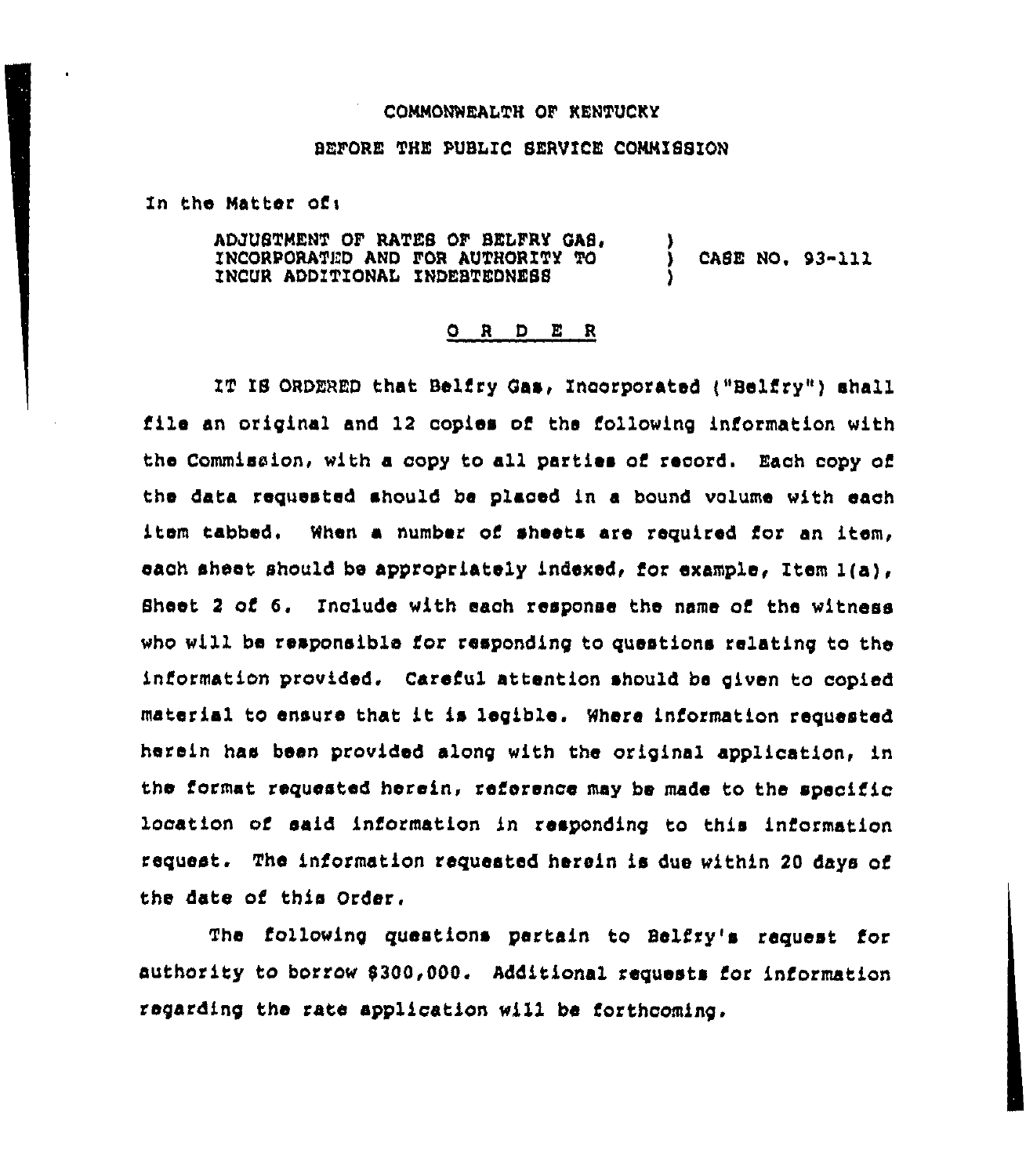1. Provide the Nonthly Report on Surcharge and Gas Purchases for each month December 1992 through March 1993 as ordered in Case Number 89-068.

2. Refer to Exhibit 13, page 1 of 1 of the application. Provide a detailed breakdown of the 895,000 accounts payable for 1992 natural gas purchases. This breakdown should include <sup>a</sup> list of vendors to whom payment is due, the amount owed to each vendor (showing any penalty or interest separate from the actual gas purchases) on both a monthly and cumulative basis and any payments made on those accounts. Include with this response copies of each invoice received from the natural gas supplier and each check tendered in full or partial payment of the invoice(s).

3. Refer to Exhibit 13, page 1 of 1 of the application. Provide a detailed breakdown of the accounts payable totalling 8108,266.18 outstanding to Kinhag. This breakdown should include on a monthly basis the mcfs purchased by Belfry, the cost billed per mcf by Kinhag and any interest and/or penalties accruing in the total balance outstanding. Include with this response copies of each invoice received from Kinhag and each check tendered in full or partial payment of the invoice(s).

4. State whether the amounts owed to Kinhag include purchased gas costs for which recovery has previously been either denied or approved for recovery through the surcharge established in Case No. 89-068. Provide the amount previously included.

5. State whether Belfry is proposing to abolish the surcharge approved in Case No. S9-068.

 $-2-$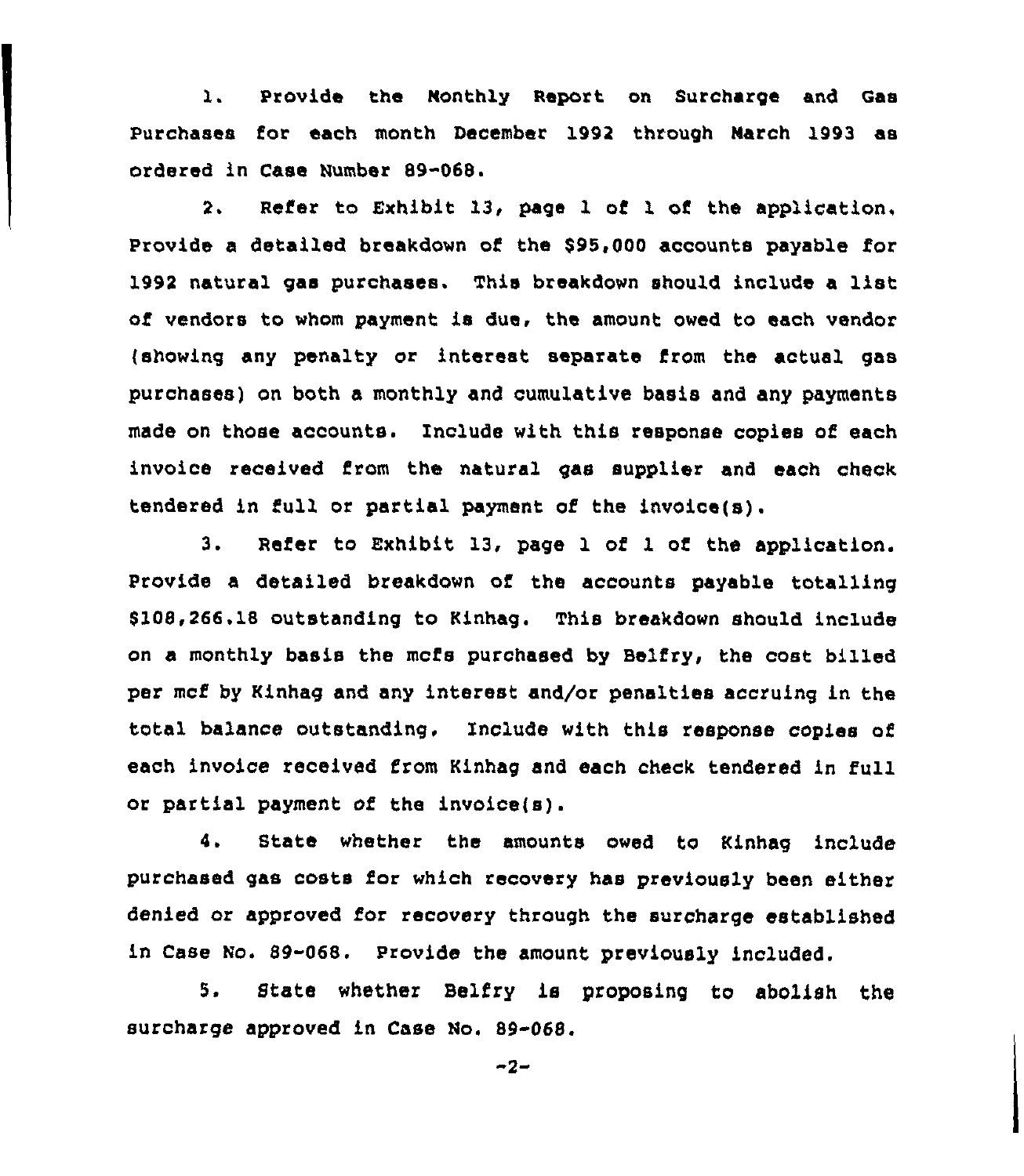6. Provide a detailed analysis of the gas purchases account beginning with the first month of the surcharge. This analysis should separately show beginning balances due to each supplier, monthly purchases, monthly payments, the mcf's purchased each month, and the cost per mcf for each month.

7. Provide copies of any and all current contracts entered into by Belfry for the purchase and transportation of natural gas.

8. Provide the city gate delivered price of gas from Columbia Gas Transmission Company to Belfry during the test year on a per mcf basis. Additionally, provide a breakdown of this per mcf price between the cost of the gas and the cost of transportation.

9. Provide a full explanation of the relationship between Rinhag and Belfry including any common ownership or family relationships between the owners of Belfry and kinhag.

10. Provide a detailed narrative explanation for Belfry's apparent practice of deferring payment of purchased gas when the utility is entitled to recover 100 percent of its prudent gas costs through the purchased gas adjustment clause.

11. Provide a detailed narrative explanation as to why the extra debt service costs related to debt incurred to repay past due gas purchases should be included in the reasonable level of expenses for rate-making purposes. This explanation should address whether, in the utility's opinion, this would or would not represent retro-active rate-making,

 $-3-$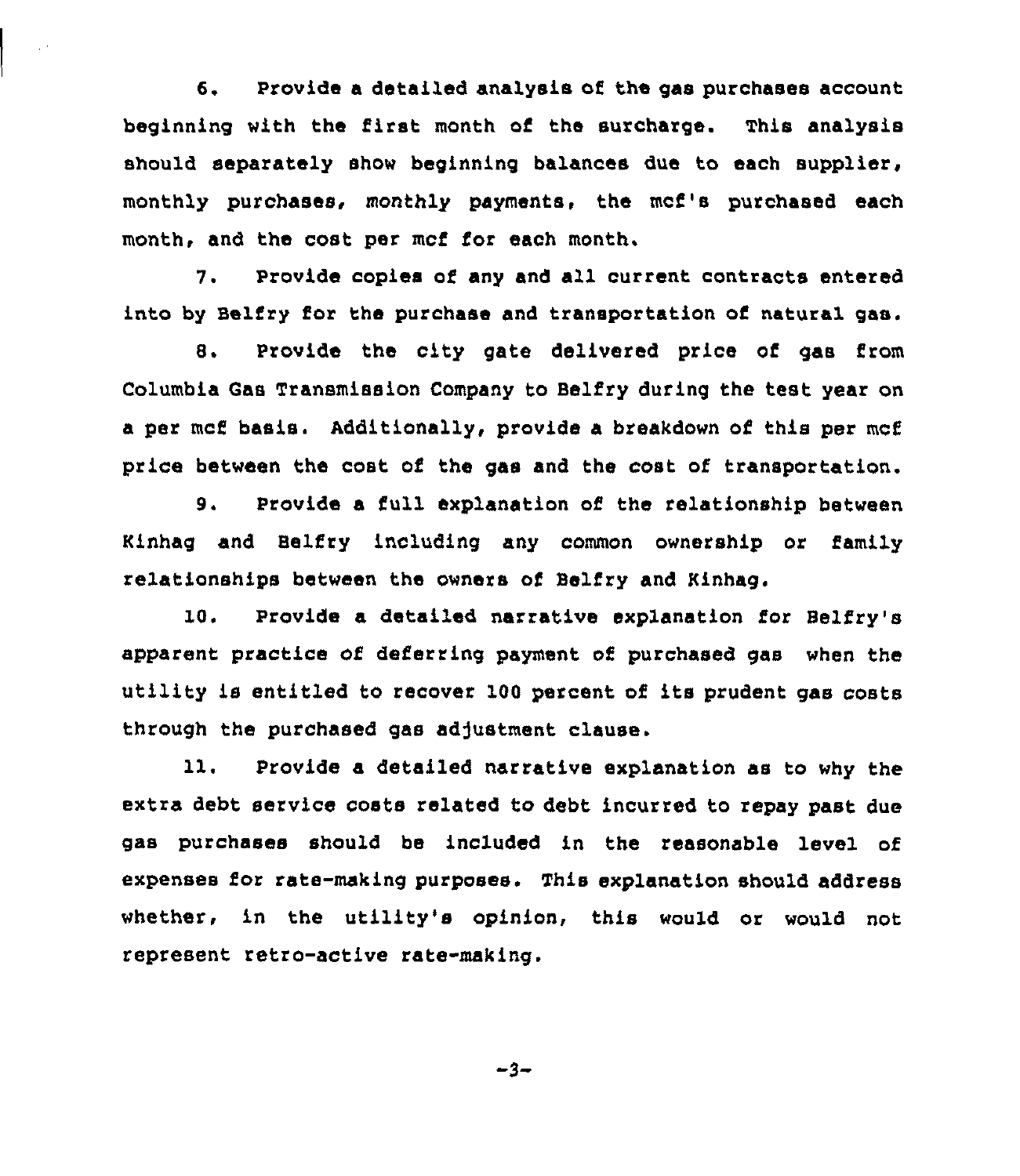12. Explain how the debt service payments would be made on the loan acquired to pay the arrearage to Rinhag if the Commission does not include recovery of these costs for rate-making purposes.

13. Refer to Exhibit 13, page 1 of 1 of the application. Provide a complete explanation and all supporting documentation for the \$769.41 additional payment to be made to Kinhag.

14. Refer to Item <sup>6</sup> of Exhibit 2, page 1 of 1 of the application. Provide a copy of the note outstanding to the First National Bank of Pikeville in the original amount of \$240,290.83. Additionally, provide the most recent interest rate being applied to the loan and the freguency with which the interest rate is changed.

15. Provide a net present value analysis showing any savings to the utility that will result from the proposed refinancing.

16. Provide a complete detailed breakdown of the sources of the collateral for the proposed \$300,000 loan from the First National Bank of Pikeville.

17. Refer to Exhibit 16 of the application. This loan confirmation letter from the bank indicates that the purpose of the loan is for System Replacement and Improvement and also Debt Restructuring. Bowever, Exhibit 14, page 1 of 1, indicates that the proceeds will be used only to refinance existing long-term debt and past due gas purchases. State what system replacements and improvements the bank is referring to,

18. Refer to Exhibit 6, page 1 of 1 of the application. Reconcile the 1992 test year interest expense totalling \$5,711.12

 $-4-$